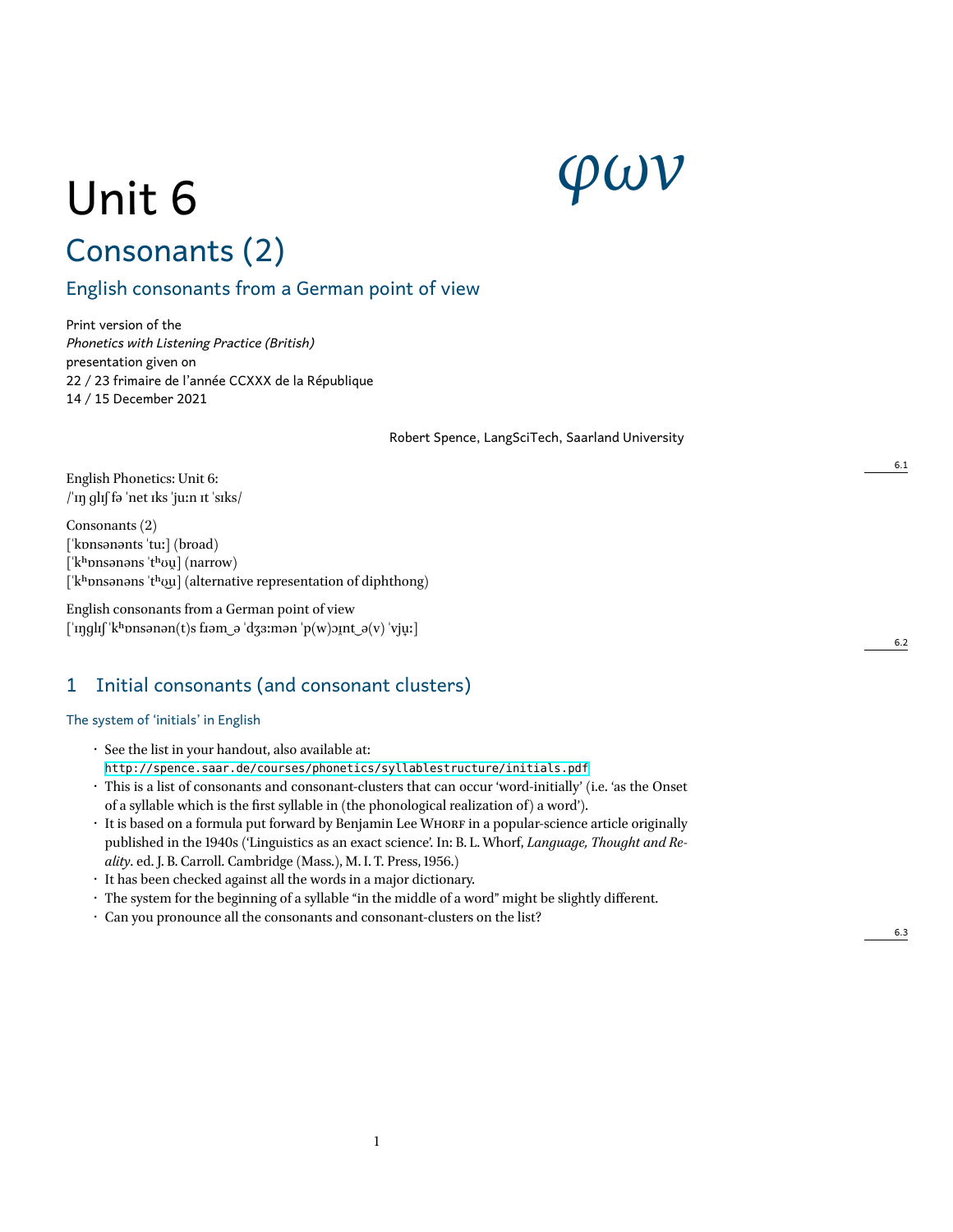#### A tip for producing English approximants

- $\cdot$  If you have problems producing the English voiced approximants [w] ('labiovelar'), [x] ('postalveolar') and [j] ('palatal'), then start with [u], [ə] and [i], and gradually decrease the openness of your mouth.
- Make sure the airflow is still 'laminar' (smooth), not 'turbulent'.
- As an alternative for [ɹ]: start with [ʒ] and gradually *increase*the openness of your mouth.

#### Practising English approximants (Sauer 6 1 to 6 2: /w/)

| we    |                             |                                  | Gwendolyn                     |                | inward                   |                   | wolf               | bewitch |
|-------|-----------------------------|----------------------------------|-------------------------------|----------------|--------------------------|-------------------|--------------------|---------|
| [wiː] |                             | $\lceil \Psi \rangle$ gwen.də.lm |                               | [ˈm.wəd]       | [w3:m]                   | $[{\text{wolf}}]$ | $[$ bi. wit $[$    |         |
|       | wigwam                      |                                  | Wycliffe                      |                | Wyoming                  | where             | whistle            | while   |
|       | [ˈwɪɡ.wæm]                  |                                  | $\lceil$ 'wik.lif $\rceil$    |                | $[wa, \alpha, \alpha]$   | $[we\bar{g}]$     | $\lceil$ wis.!     | [waɪl]  |
|       | twist                       | twine                            |                               | Twiggy         | tweed                    | twig              | Twain              |         |
|       | twist                       | [twaːɪn]                         |                               | [ˈtwɪɡ.i]      | [twiːd]                  | [twrg]            | twe <sub>'In</sub> |         |
|       | quite                       | qualify                          |                               | quack          | quaint                   | queer             | quiver             |         |
|       | [kwaɪt]                     | ['kwpl.i.fai]                    |                               | [kwæk]         | [kweɪnt]                 | [kwrə]            | [ˈkwɪv.ə]          |         |
|       | squeak                      | squirm                           |                               | squeal         |                          |                   |                    |         |
|       | [skwiːk]                    | [skwɜːm]                         |                               | [skwiːł]       | [skwiː <sup>ə</sup> ł]   |                   |                    |         |
|       | Gwyn                        | Quinn                            | guano                         |                | quote                    |                   |                    |         |
|       | $\lceil \text{gwrn} \rceil$ | [kwrn]                           | $\lceil \Psi$ gwa:nə $\phi$ ] |                | [ˈkwəʊ̯t]                |                   |                    |         |
|       | dwell                       | twelve                           | Dwight                        |                | twice                    |                   |                    |         |
|       | [dwe·l]                     | [twe·lv]                         | [dwaɪ̯t]                      |                | twars                    |                   |                    |         |
|       | wise                        | vies                             | wet                           | vet            | Wales                    | vales             |                    |         |
|       | $\lceil \text{warz} \rceil$ | varz                             | wet                           | [ <i>vet</i> ] | $[we$ <sup>r</sup> $ z $ | [ve·ɪłz]          |                    |         |
|       | worse                       | verse                            | wick                          | Vic            | wiper                    | viper             |                    |         |
|       | [w3's]                      | vs                               | [wk]                          | $[\text{vik}]$ | waɪ̯p.ə                  | varp.ə            |                    |         |
|       | weird                       | veered                           | wine                          | vine           | wary                     | vary              |                    |         |
|       | [wrəd]                      | [vrəd]                           | $\lceil \text{warm} \rceil$   | [va·m]         | $[we$ a.i                | $[ve$ ə $i$       |                    |         |
|       |                             |                                  |                               |                |                          |                   |                    |         |

#### Practising English approximants (Sauer 6 3: /w/)

Walter wanted vodka and wine. | His advice was too obvious. /'wɔːl.tə 'wɒnt.ɪd 'vod.kəɪ ənd 'waɪn/ | /hɪz əd.'vaɪs wəz ˈtuː ˈɒb.vɪ.əs/

Winifred read Advanced Linguistics. /'wɪn.ɪ.fred 'red əd.'vɑːnst lɪn.gwɪst.ɪks/

Whether the weather be fine | Or whether the weather be not, /ˈweð.ə ðə ˈweð.ə bɪ ˈfam/ | /ɔː ˈweð.ə ðə ˈweð.ə bɪ ˈnɒt/

Whether the weather be cold | Or whether the weather be hot, /ˈweð.ə ðə ˈweð.ə bɪ ˈkəʊld/ | /ɔː ˈweð.ə ðə ˈweð.ə bɪ ˈhɒt/

We'll weather the weather | Whatever the weather, /wiːl ˈweð.ə ðə ˈweð.ə/ | /wat.ˈev.ə ðə ˈweð.ə/

Whether we like it or not. /ˈweð.ə wi laɪk ɪt ɔː ˈnɒt/

We were invited for a glass of whiskey. /wɪ wəɪ m.'vaɪt.ɪd fəɪ ə 'glaːs əv 'wɪsk.i/

The Wizard of Oz is a wonderful movie.  $\beta\sigma$  'wizəd əv pz iz ə 'wAn.də.fol 'muːvi/

Practising English approximants (Sauer 6 3: /w/) (continued)

We value the love of our brothers and sisters. /wɪ ˈvæl.juː ðə ˈlʌv əv ɑː ˈbrʌð.əz ən ˈsɪst.əz/ (N.B. pronunciation of "our")

Is it worth while working in the vineyard? /ɪz ɪt ˈwɜːθ ˈwaɪl ˈwɜːk.ɪŋ ɪn ðə ˈvɪnjəd/

Vampires usually ravish virgins. /ˈvæm.paɪəz ˈjuːʒ.u.əl.i ˈræv.ɪʃ ˈvɜːʤ.ɪnz/

What weather will Vivian have in Venice? /ˈwɒt ˈweð.ə wɪl ˈvɪv.ɪ.ən ˈhæv ɪn ˈven.ɪs/

We watched the Woodstock Festival on television. /wɪ 'wɒtft ðə 'wʊd.stɒk 'fest.ɪv.l ɒn 'tel.ə.vɪʒ.n/

She couldn't find any vegetables at Woolworth's. /ʃɪ ˈkʊd.nt ˈfaɪnd en.i ˈveʤ.təb.lz ət ˈwʊl.wəθs/

6.4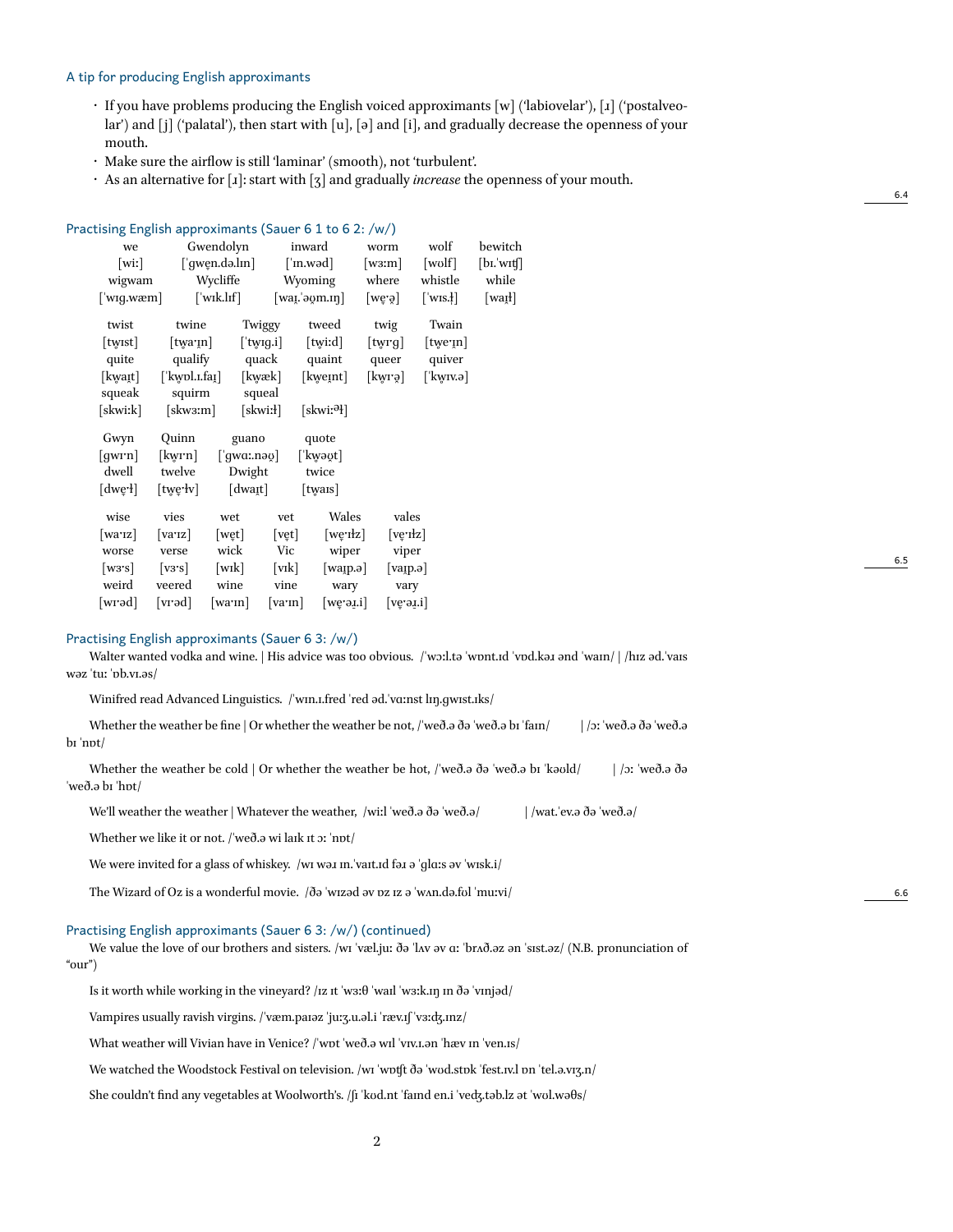They visited Worcester and Wolverhampton. /ðeɪ ˈvɪz.ɪt.ɪd ˈwʊst.ər ənd ˈwʊlv.ə.hæm.tən/

Harvard University and the University of Pennsylvania are verywell known. /ˈhɑːv.əd juːn.i.ˈvɜːs.ɪt.i ənd ðə juːn.i.ˈvɜːs.ɪt.i əv pens.ɪl.ˈveɪn.ɪ.ər ə ˈver.i ˈwell ˈnəʊn/ 6.7

#### Practising English approximants (Sauer 6 3: /w/) (concluded)

There was an old woman and what do you think? /ðeə ˈwɒz ən əʊld ˈwʊm.ən ənd ˈwɒt dʊ jʊ ˈθɪŋk/ She lived upon nothing but victuals and drink. /ʃɪ ˈlɪvd ə.pɒn ˈnʌθ.ɪŋ bət ˈvɪt.lz ənd ˈdrɪŋk/ [1ex] And though victuals and drink were the chief of her diet, /ənd ðəʊ ˈvɪt.lz ənd ˈdrɪŋk wə ðə ˈʧiːf əv hə ˈdaɪ.ət/ This plaguy old woman could never be quiet. /ðɪs ˈpleɪɡ.i əʊld ˈwʊm.ən kʊd ˈnev.ə bɪ ˈkwaɪ.ət/[1ex] She went to the baker, to buy her some bread, /ʃɪ ˈwent tə ðə ˈbeɪk.ə tə ˈbaɪ hə səm ˈbred/ And when she came home her old husband was dead. /ənd ˈwen ʃi keɪm ˈhəʊm həɹ əʊld ˈhʌzbənd wəz ˈded/ [1ex] She went to the clerk to toll the bell, /ʃɪ ˈwent tə ðe ˈklɑːk tə ˈtəʊl ðə ˈbel/ And when she got home, her old husband was well. /ənd ˈwen ʃɪ ɡɒt ˈhəʊm həɹ əʊld ˈhʌzbʌnd ˈwəz ˈwel/ 6.8

#### A further note on pronouncing English /r/

- Note the following positional variants ("allophones") of the English phoneme /r/ that are used by many speakers:
	- 1.  $|r| \rightarrow [1]$  ([1] = voiced postalveolar approximant);
	- 2. /pr/, /kr/  $\rightarrow$  [pɪ̯], [kɪ̯] ([ɪ̯] = devoiced postalveolar approximant);
	- 3.  $/ \theta r / \rightarrow$   $\theta r$   $/ (\theta r)$  = voiced alveolar tap or flap);
	- $4. \ \ \vert \mathrm{tr} \vert \rightarrow [ \ \mathfrak{t} \mathfrak{z} \ ]$  ([  $\mathfrak{t} \mathfrak{z} \ ]$  = devoiced retroflex approximant); cf [tʃ].
	- 5.  $/dr / \rightarrow [d_l]$  ([ $_l$ ] = voiced retroflex approximant); cf [dʒ].
- Note that the IPA symbol [ɹ] can stand for a dental, alveolar, or postalveolar voiced approximant, corresponding to the voiced fricatives  $\lbrack \delta \rbrack$ ,  $\lbrack z \rbrack$ , or  $\lbrack z \rbrack$ .
- If you really want to go into detail, you can indicate that /r/ is normally produced by many native speakers as [  $I<sup>w</sup>$  ], i.e. retracted (not (laminal-) alveolar but (laminal-) postalveolar) and labialized (lips rounded), as in  $\langle \text{red} \rangle$  /red/  $\rightarrow$  [  $\mathbf{I}^{\text{w}}$ e̯d] or [ $\mathbf{I}^{\text{w}}$ e̯d].

#### One more reason why English /r/ [ɹ] is *post*alveolar

| (in Onset position in  |   |                  |        |    |      |  |
|------------------------|---|------------------|--------|----|------|--|
| native English words:) |   | /m/              | /n/    | w  |      |  |
| alveolar fricative     | s | $\sqrt{\rm sm/}$ | $\sin$ | sw | /sl/ |  |
| postalveolar fricative |   |                  |        |    |      |  |
|                        |   |                  |        |    |      |  |

#### Practising allophones of /r/:

| wrist                                                         | rock                            | Rome                                    | race                               | raze                       | rhetoric                                     |  |  |
|---------------------------------------------------------------|---------------------------------|-----------------------------------------|------------------------------------|----------------------------|----------------------------------------------|--|--|
| [ <i>ust</i> ]                                                | [nok]                           | [ $Iə'qm$ ]                             | [ <i>i</i> ę <i>l</i> s]           | $[I\hat{e}Iz]$             | [' $jet.a.nk$ ]                              |  |  |
| proud                                                         | practice                        | priest                                  | crib                               | crest                      | Christ                                       |  |  |
| [pɪ̯a'ʊ̯d]                                                    | [pɹ̯ækt.ɪs]                     | $[\ ]$ p $\left[\right.$ irst $\right]$ | [kirb]                             | [kɪe̯st]                   | [kɪ̯aɪ̯st]                                   |  |  |
| try                                                           | chai                            | trip                                    | chip                               | drain                      | Jane                                         |  |  |
| $[\text{t}$ a'i]                                              | $[\,\xi]$ a'ı                   | [tɪp]                                   | $[$ tfip $]$                       | $[d$ ierm]                 | $\lceil \text{d} \xi \cdot \text{ln} \rceil$ |  |  |
|                                                               |                                 |                                         |                                    |                            |                                              |  |  |
| trill<br>$[$ tųr $]$                                          | drill<br>[d.u.l]                | trout<br>[tagt]                         | drought<br>[dawt]                  | trawler<br>$[$ ttorl.ə $]$ | drawler<br>$\lceil d$ .ictb $\rceil$         |  |  |
| through                                                       | thrombosis                      |                                         | throw                              |                            |                                              |  |  |
| $\lceil \theta$ ruː $\rceil$                                  | [θɾɒm.ˈbəʊ̯s.ɪs]                |                                         | $[\psi$ 61                         |                            |                                              |  |  |
| here                                                          | here and there                  |                                         | hither                             | hither and thither         |                                              |  |  |
| $/h$ Iə $/$                                                   |                                 | /hɪəɹ ən ðeə/ /'hɪð.ə/                  |                                    | /ˈhɪð.əɹ ən ˈðɪð.ə/        |                                              |  |  |
| $\langle$ hier und dort $\rangle$<br>$\langle$ hier $\rangle$ |                                 |                                         | (hierher)<br>(hierher und dorther) |                            |                                              |  |  |
| hence                                                         | thence                          |                                         | hens                               |                            |                                              |  |  |
| [hens]                                                        | $\lceil\delta \text{ens}\rceil$ |                                         | [he·nz]                            |                            |                                              |  |  |
| (hierhin)                                                     | (dorthin)                       |                                         | (Hühner)                           |                            |                                              |  |  |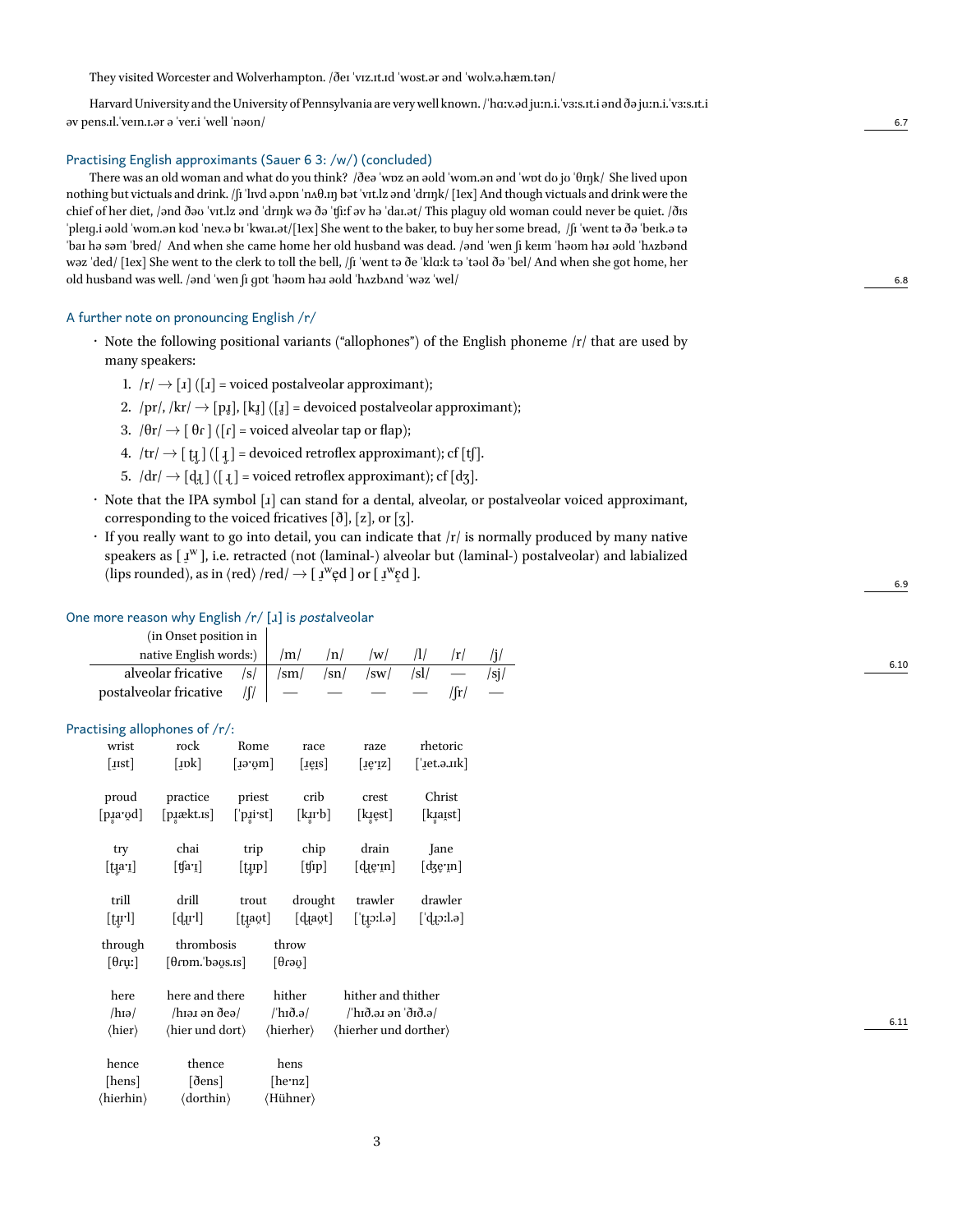#### What follows the sound? What precedes the sound?

- Note that people start preparing for a sound before they get to it:
	- $-$  /eɪt $\theta$ / $\rightarrow$  [eɪt $\theta$ ]
	- **–** (dental t instead of alveolar t, because of the following dental fricative) …
- … and are still recovering from the preceding sound when the next one starts:
	- **–** /ˈpɒpɡʌn/ *→* [ˈpʰɒp̚ˌɡ̊ʌn]
	- **–** (devoicing of the lenis velar plosive);
	- **–** but note that this is still different from the voiceless fortis velar plosive in [ˈpʰɒp̚ˌkʰɔːn]

#### Voice Onset Time (see Wikipedia article)



### 2 Final consonants (and consonant clusters)

#### The system of 'finals' in English

- See the list of 'finals' in your handout, also available here: <http://spence.saar.de/courses/phonetics/syllablestructure/finals.pdf>
- This is a list of consonants and consonant-clusters that can occur 'word-finally' (i.e. 'as the Coda of a syllable which is the last syllable in (the phonological realization of) a word').
- Many of the combinations only occur due to the inflexional and derivational morphology of English words: ⟨-(e)s⟩, ⟨-ed⟩, ⟨-th⟩, etc.
- The system would be even more complicated if we included the possible ways a syllable can end in the *middle* of an English word.

6.12

6.13